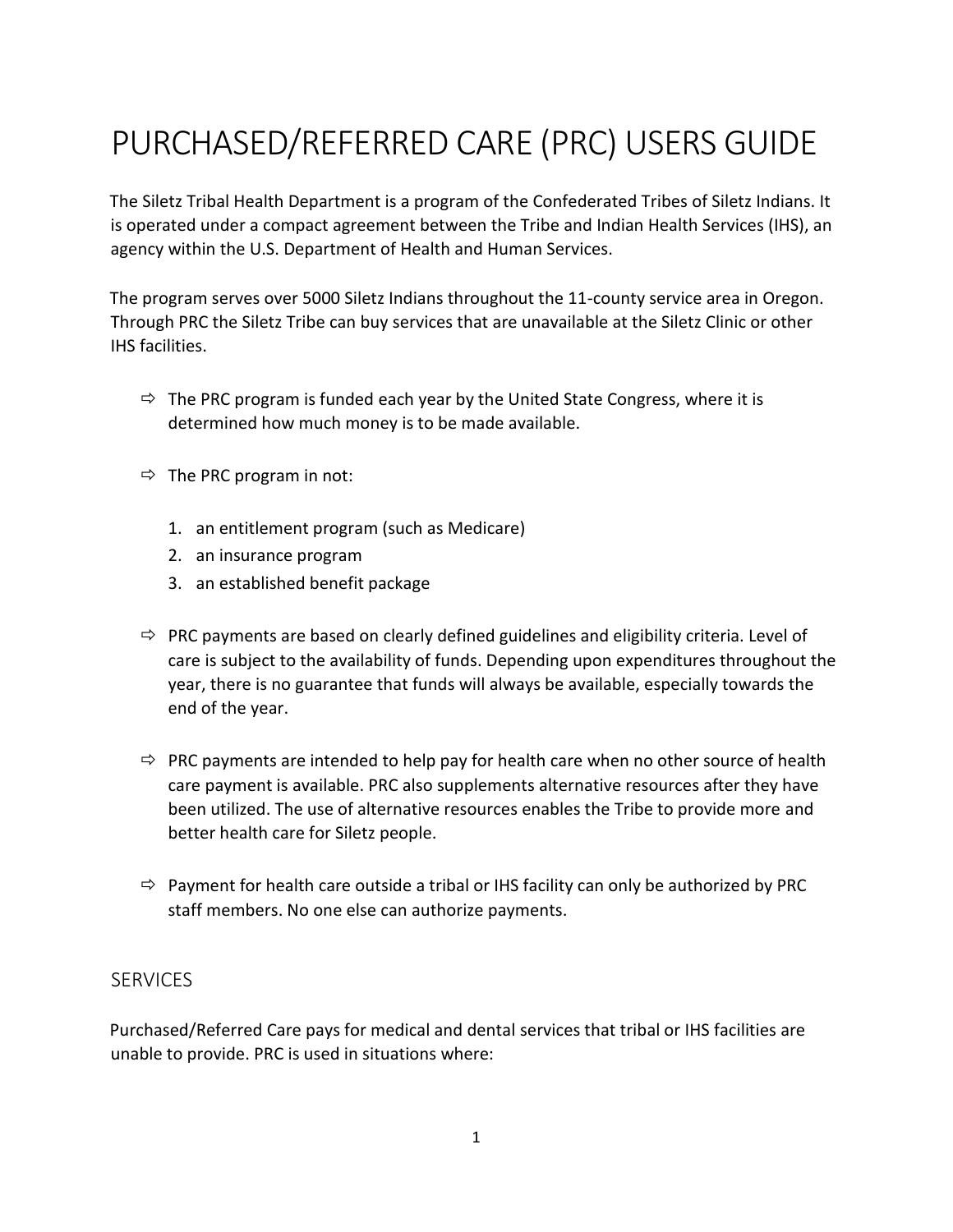- $\Rightarrow$  No tribal or IHS direct care facility exists within a 40-mile radius of the patient's residence.
- $\Rightarrow$  An IHS or tribal direct care facility cannot provide the required emergency or specialty care.
- $\Rightarrow$  A patient's alternative resources are not enough to cover the total cost of required care.
- $\Rightarrow$  The service is determined to be within established medical priority

## **ELIGIBILITY**

You are eligible for PRC services through the Siletz Tribal Health Department if you haveregistered through Purchased/Referred Care or the Siletz Clinic and/or updated that registration within the past year, **AND** 

- 1. You are an enrolled Siletz tribal member, or a minor dependent through age 18 of an enrolled member **AND**
- $\Rightarrow$  Reside within the Oregon eleven-county service area of: Lincoln, Tillamook, Marion, Polk, Yamhill, Linn, Lane, Benton, Multnomah, Washington, and Clackamas counties. This is called the Siletz Purchased/Referred Care Delivery Area (SPRCDA).
- $\Rightarrow$  You may be away from the SPRCDA and still be eligible for PRC if you are a full-time student, foster child, or transient (migratory/seasonal worker), or you have left the SPRCDA less than 180 days before the date of service.
- 2. Other eligible persons are:
- $\Rightarrow$  A non-Indian woman pregnant with a PRC eligible Siletz Tribal member's child and residing within the SPRCDA. If you are not married to the father of your child, he must verify he is the father with a notarized written statement.
- $\Rightarrow$  A non-Indian member of a PRC eligible Siletz Tribal member's household, if the Health Director determines that services are necessary to control a public health hazard.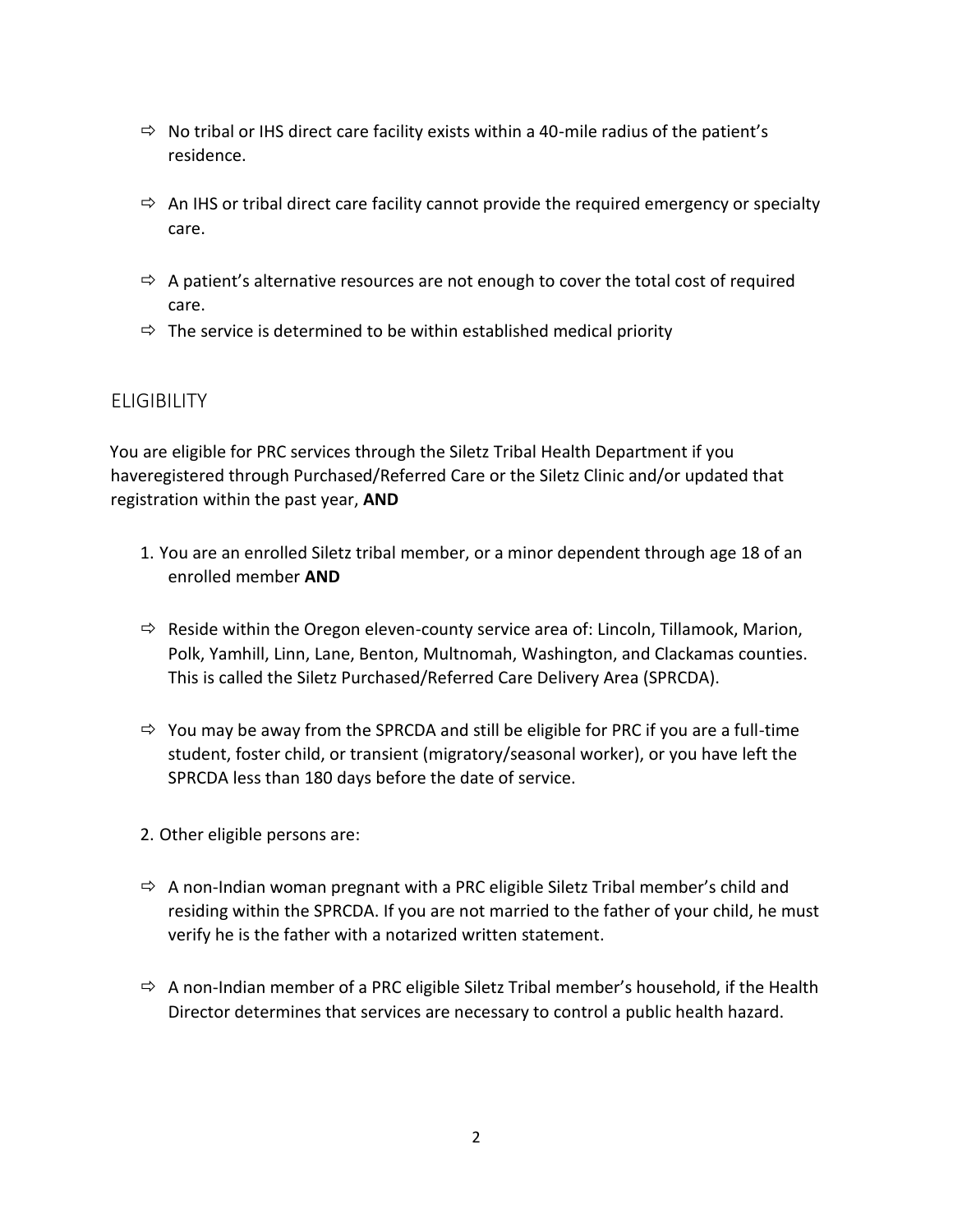- $\Rightarrow$  A minor, non-Indian dependent, foster child, or step child of a PRC eligible Siletz Tribal member. A copy of adequate proof must be provided, i.e. marriage certificate, birth certificate, tax return, guardianship, or foster care placement order.
- $\Rightarrow$  A member of a federally recognized tribe who resides on trust land within the SPRCDA.

### ALTERNATIVE RESOURCES

Alternative resources are other resources of health care or health care payment available and accessible to you. PRC is the payor only of last resort. If you have questions, contact Purchased/Referred Care.

You are required by federal regulation (42 CFR, Ch1, Subpt 36.23F) to apply for an alternative resource if there is reason to believe that you may be eligible. If you are eligible for an alternative resource and you refuse to apply for or use that alternative resource, you will not be allowed to use PRC. You do not have to use your own financial resources, or sell valuables and property to qualify for alternative resources.

Some examples of alternative resources include:

 MEDICARE (Part A, Part B) MEDICAID/ OREGON HEALTH PLAN VETERAN'S BENEFITS (Champus, Champva) CRIPPLED CHILDREN'S SERVICES CHILDREN'S REHABILITATIVE SERVICES PRIVATE INSURANCE STATE MATERNAL & CHILD HEALTH PROGRAMS AUTO INSURANCE VICTIM'S ASSISTANCE PROGRAM WORKMEN'S COMPENSATION STATE VOCATIONAL REHABILITATION SCHOOL INSURANCE HOME OWNERS INSURANCE

If you are a student and your grant includes funds for health services, you will be expected to use the grant funds to purchase available student health insurance.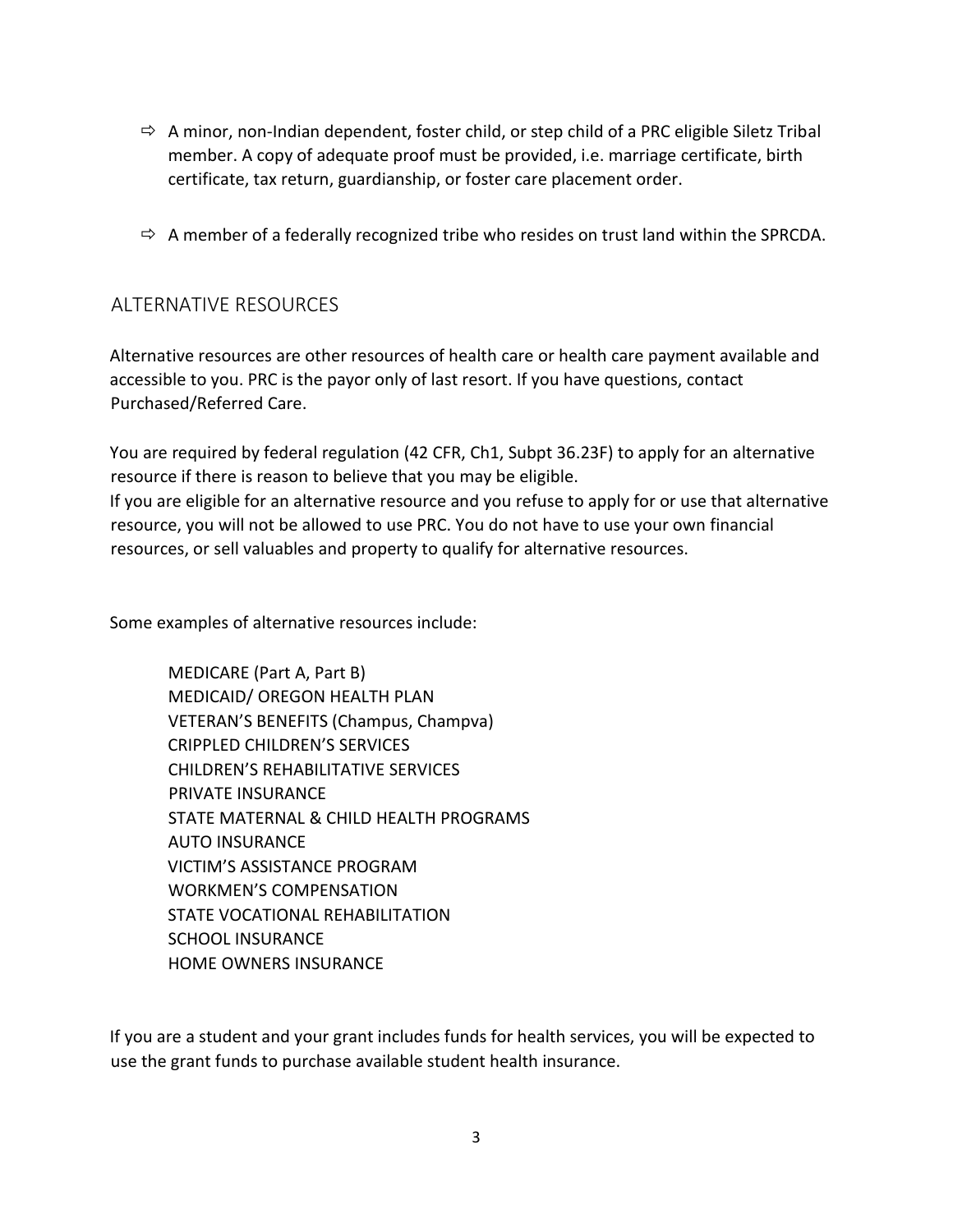Often it is to your advantage to sign up for these types of programs. Frequently these alternative resources can pay for or be a source of health care services that the PRC program cannot provide.

## PATIENT'S RIGHTS AND RESPONSIBILITIES

As a patient, it is your responsibility to register and update your registration annually through the Siletz PRC office or the Siletz Community Health Clinic. Through registration, your eligibility for "Direct" and PRC services is determined, and potential or established alternative resources are identified. You will need to provide proof of your Indian descent when you first register, and you may be asked to provide proof of residency.

PRIOR APPROVAL – You or someone acting for you must get prior approval for any nonemergency treatment you receive that will require PRC funds for payment.

72-HOUR NOTICE – When you receive emergency treatment from an Emergency Room or Urgent Care, or are admitted to a non-IHS facility, you must notify a PRC staff member within 72 working hours. PRC closely monitors the use of hospital emergency room services and urgent care. A 24 hour on-call medical professional is available to assist you in determining whether your symptoms require immediate attention. To reach the person on-call, use the PRC or Clinic telephone numbers, an answering service will direct your call.

DENIAL AND APPEAL – If you are denied PRC payment, a letter from the PRC program will explain the reason. You have the right to appeal if you do so in writing to the Health Director within 30 days from the date of the denial letter. The Health Director will review your case and respond in writing. If the Health Director denies your appeal, you have the right to appeal to the Siletz Tribal Health Committee by writing to them within 30 days from the date of the response from the Health Director. If your appeal is again denied, you have the right to appeal to the Siletz Tribal Court, whose decision is final.

The most common reasons for denial are:

- You did not call PRC within 72 working hours following an emergency room or urgent care service.
- You did not supply appropriate proof of Indian descent or you live outside the PRCDA and are ineligible for PRC services.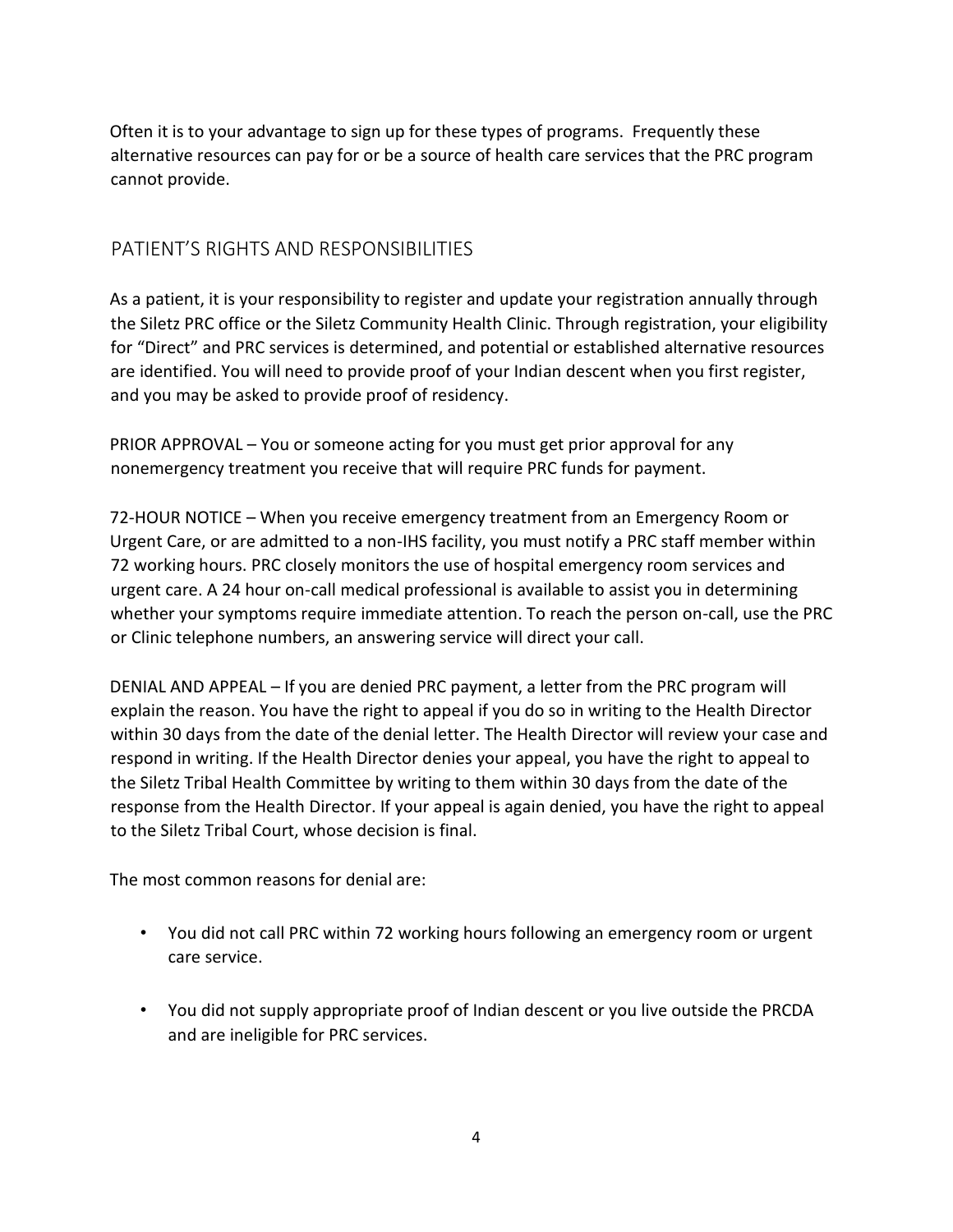- Request for specialty care services did not meet the level of care requirements of the Gatekeeping Committee at their review.
- You did not obtain prior approval for non-emergency service by calling a PRC staff member for a pre-authorization number.
- You did not apply for potential or established alternative resources or did not use the resources you had available.
- Medical review of you emergency room report did not support the necessity for using the emergency room.

## TIPS FOR PRC

Each PRC staff member handles a different part of the alphabet (A-G, H-O, and P-Z). When you call, ask for the PRC technician who handles claims for the first initial of the last name of the patient (i.e. John Doe, ask for technician who handles claims for "D"). In the future, ask for that staff member by name. If your PRC technician is unavailable, leave a message stating patient's name, phone number, and reason for the call.

Call and ask for an authorization number as soon as you know the date of an upcoming appointment. Specialty care may require review and approval by the Gatekeeper Committee, so allow plenty of time for this process.

Call in each appointment. Each appointment requires a new authorization number. Always ask and keep a record of the authorization number, even if someone calls in for you (such as a nurse at the Clinic).

Keep your authorization numbers on your calendar next to your appointment date and time.

If you have insurance, PRC is not able to authorize payment until after the insurance has responded. They will send you a statement (called an Explanation of Benefits (EOB)) explaining what they paid and the balance still owed. Send a copy of that statement to PRC so that we can pay the remaining balance.

To update your eligibility annually, or when you have a change in name, address, phone number, or insurance, you may:

• Download the registration/update form and print it